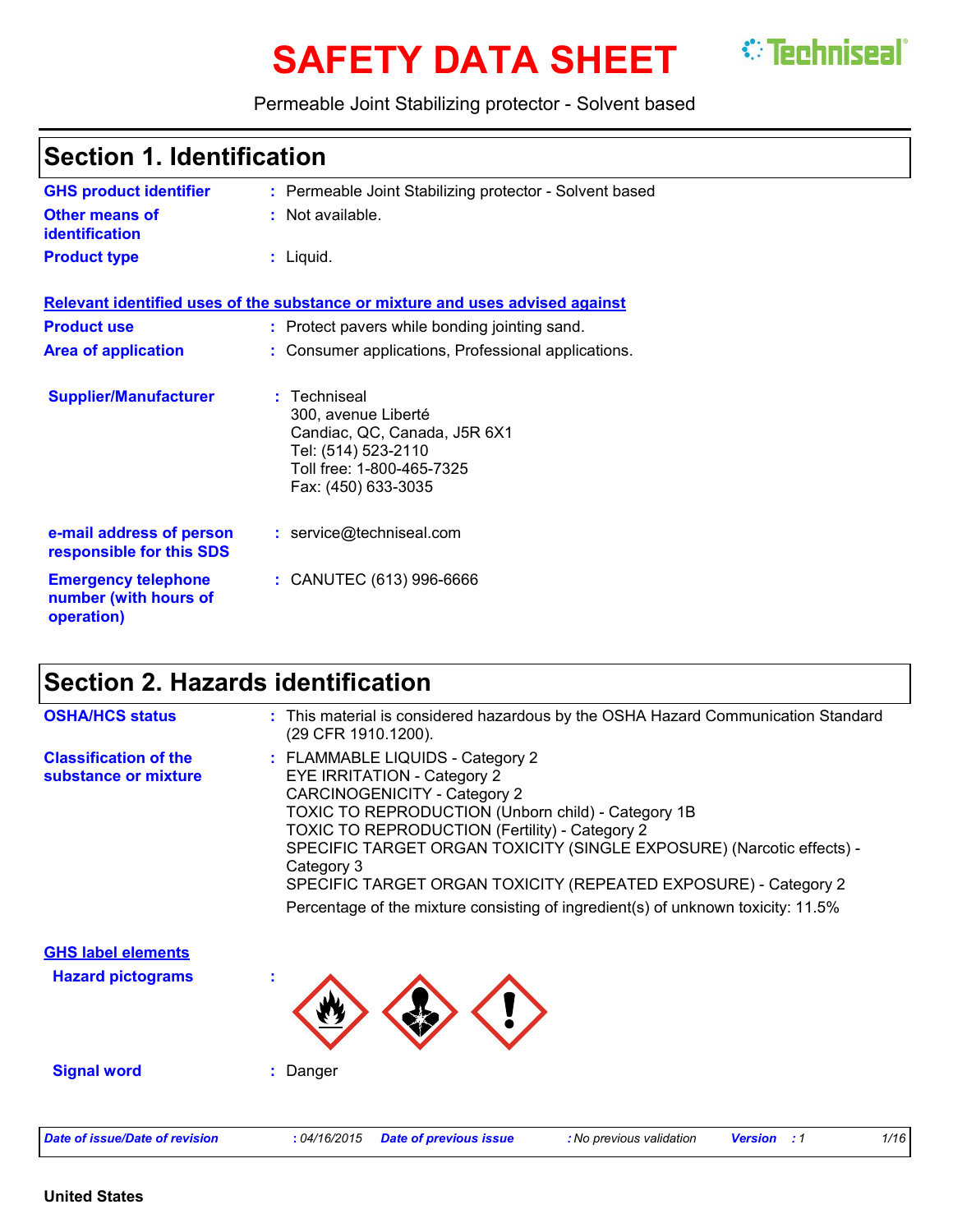# **Section 2. Hazards identification**

| <b>Hazard statements</b>                   | : Highly flammable liquid and vapor.<br>Causes serious eye irritation.<br>May damage the unborn child.<br>Suspected of damaging fertility.<br>Suspected of causing cancer.<br>May cause drowsiness and dizziness.<br>May cause damage to organs through prolonged or repeated exposure.                                                                                                                                                                                                                                                                                                                                                                               |
|--------------------------------------------|-----------------------------------------------------------------------------------------------------------------------------------------------------------------------------------------------------------------------------------------------------------------------------------------------------------------------------------------------------------------------------------------------------------------------------------------------------------------------------------------------------------------------------------------------------------------------------------------------------------------------------------------------------------------------|
| <b>Precautionary statements</b>            |                                                                                                                                                                                                                                                                                                                                                                                                                                                                                                                                                                                                                                                                       |
| <b>General</b>                             | : Read label before use. Keep out of reach of children. If medical advice is needed, have<br>product container or label at hand.                                                                                                                                                                                                                                                                                                                                                                                                                                                                                                                                      |
| <b>Prevention</b>                          | : Obtain special instructions before use. Do not handle until all safety precautions have<br>been read and understood. Use personal protective equipment as required. Wear<br>protective gloves. Wear eye or face protection. Keep away from heat, hot surfaces,<br>sparks, open flames and other ignition sources. No smoking. Use explosion-proof<br>electrical, ventilating, lighting and all material-handling equipment. Use only non-<br>sparking tools. Take precautionary measures against static discharge. Keep container<br>tightly closed. Use only outdoors or in a well-ventilated area. Do not breathe vapor.<br>Wash hands thoroughly after handling. |
| <b>Response</b>                            | : Get medical attention if you feel unwell. IF exposed or concerned: Get medical<br>attention. IF INHALED: Remove victim to fresh air and keep at rest in a position<br>comfortable for breathing. Call a POISON CENTER or physician if you feel unwell. IF<br>ON SKIN (or hair): Take off immediately all contaminated clothing. Rinse skin with<br>water or shower. IF IN EYES: Rinse cautiously with water for several minutes. Remove<br>contact lenses, if present and easy to do. Continue rinsing. If eye irritation persists: Get<br>medical attention.                                                                                                       |
| <b>Storage</b>                             | : Store locked up. Store in a well-ventilated place. Keep cool.                                                                                                                                                                                                                                                                                                                                                                                                                                                                                                                                                                                                       |
| <b>Disposal</b>                            | : Dispose of contents and container in accordance with all local, regional, national and<br>international regulations.                                                                                                                                                                                                                                                                                                                                                                                                                                                                                                                                                |
| <b>Supplemental label</b><br>elements      | : Avoid contact with skin and clothing. Wash thoroughly after handling.                                                                                                                                                                                                                                                                                                                                                                                                                                                                                                                                                                                               |
| <b>Hazards not otherwise</b><br>classified | : Defatting to the skin. Prolonged or repeated contact may dry skin and cause irritation.                                                                                                                                                                                                                                                                                                                                                                                                                                                                                                                                                                             |

# **Section 3. Composition/information on ingredients**

| Substance/mixture     | : Mixture        |
|-----------------------|------------------|
| <b>Other means of</b> | : Not available. |
| <b>identification</b> |                  |

#### **CAS number/other identifiers**

| <b>CAS number</b>                 | : Not applicable. |                                                   |                                |                                        |
|-----------------------------------|-------------------|---------------------------------------------------|--------------------------------|----------------------------------------|
| <b>Product code</b>               | : Not available.  |                                                   |                                |                                        |
| <b>Ingredient name</b>            |                   | <b>Other names</b>                                | $\frac{9}{6}$                  | <b>CAS number</b>                      |
| lacetone<br>ethylbenzene<br>l BBP |                   | acetone<br>ethylbenzene<br>benzyl butyl phthalate | 60-100<br>$1 - 5$<br>$0.1 - 1$ | $67-64-1$<br>$100 - 41 - 4$<br>85-68-7 |

Any concentration shown as a range is to protect confidentiality or is due to batch variation.

**There are no additional ingredients present which, within the current knowledge of the supplier and in the concentrations applicable, are classified as hazardous to health and hence require reporting in this section.**

| Date of issue/Date of revision<br>: 04/16/2015 | <b>Date of previous issue</b> | <b>:</b> No previous validation | <b>Version</b> | 2/16 |
|------------------------------------------------|-------------------------------|---------------------------------|----------------|------|
|------------------------------------------------|-------------------------------|---------------------------------|----------------|------|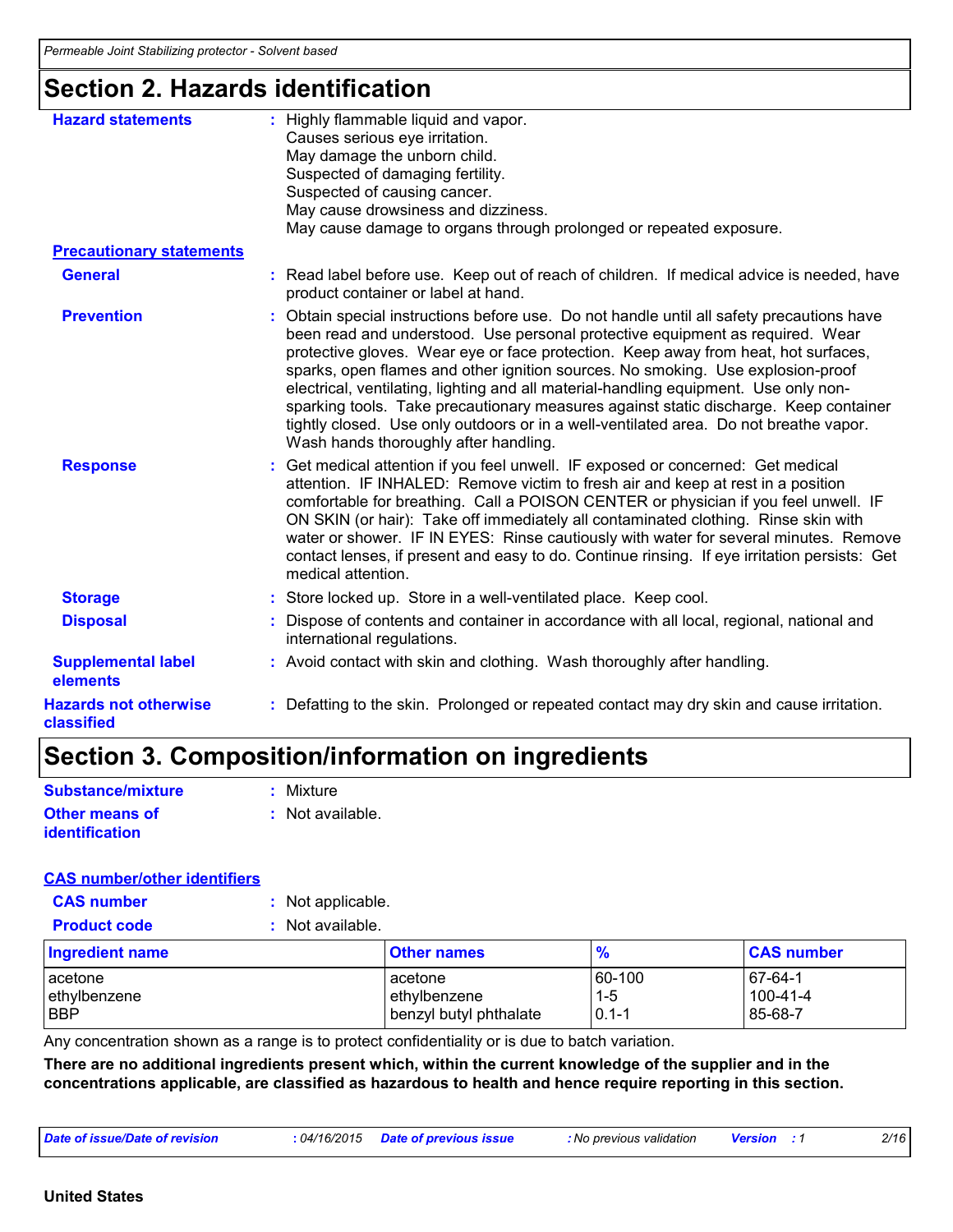# **Section 4. First aid measures**

|                     | <b>Description of necessary first aid measures</b>                                                                                                                                                                                                                                                                                                                                                                                                                                                                                                                                                                                                                                                                                                                                                                         |
|---------------------|----------------------------------------------------------------------------------------------------------------------------------------------------------------------------------------------------------------------------------------------------------------------------------------------------------------------------------------------------------------------------------------------------------------------------------------------------------------------------------------------------------------------------------------------------------------------------------------------------------------------------------------------------------------------------------------------------------------------------------------------------------------------------------------------------------------------------|
| <b>Eye contact</b>  | : Immediately flush eyes with plenty of water, occasionally lifting the upper and lower<br>eyelids. Check for and remove any contact lenses. Continue to rinse for at least 10<br>minutes. Get medical attention.                                                                                                                                                                                                                                                                                                                                                                                                                                                                                                                                                                                                          |
| <b>Inhalation</b>   | : Remove victim to fresh air and keep at rest in a position comfortable for breathing. If it<br>is suspected that fumes are still present, the rescuer should wear an appropriate mask<br>or self-contained breathing apparatus. If not breathing, if breathing is irregular or if<br>respiratory arrest occurs, provide artificial respiration or oxygen by trained personnel. It<br>may be dangerous to the person providing aid to give mouth-to-mouth resuscitation.<br>Get medical attention. If necessary, call a poison center or physician. If unconscious,<br>place in recovery position and get medical attention immediately. Maintain an open<br>airway. Loosen tight clothing such as a collar, tie, belt or waistband.                                                                                       |
| <b>Skin contact</b> | : Wash skin thoroughly with soap and water or use recognized skin cleanser. Remove<br>contaminated clothing and shoes. Wash contaminated clothing thoroughly with water<br>before removing it, or wear gloves. Continue to rinse for at least 10 minutes. Get<br>medical attention. Wash clothing before reuse. Clean shoes thoroughly before reuse.                                                                                                                                                                                                                                                                                                                                                                                                                                                                       |
| <b>Ingestion</b>    | : Wash out mouth with water. Remove dentures if any. Remove victim to fresh air and<br>keep at rest in a position comfortable for breathing. If material has been swallowed and<br>the exposed person is conscious, give small quantities of water to drink. Stop if the<br>exposed person feels sick as vomiting may be dangerous. Do not induce vomiting<br>unless directed to do so by medical personnel. If vomiting occurs, the head should be<br>kept low so that vomit does not enter the lungs. Get medical attention. If necessary, call<br>a poison center or physician. Never give anything by mouth to an unconscious person.<br>If unconscious, place in recovery position and get medical attention immediately.<br>Maintain an open airway. Loosen tight clothing such as a collar, tie, belt or waistband. |

#### **Most important symptoms/effects, acute and delayed**

| <b>Potential acute health effects</b> |                                                                                                                                                                                                                             |
|---------------------------------------|-----------------------------------------------------------------------------------------------------------------------------------------------------------------------------------------------------------------------------|
| <b>Eye contact</b>                    | : Causes serious eye irritation.                                                                                                                                                                                            |
| <b>Inhalation</b>                     | : Can cause central nervous system (CNS) depression. May cause drowsiness and<br>dizziness.                                                                                                                                 |
| <b>Skin contact</b>                   | : Defatting to the skin. May cause skin dryness and irritation.                                                                                                                                                             |
| <b>Ingestion</b>                      | : Can cause central nervous system (CNS) depression.                                                                                                                                                                        |
| <b>Over-exposure signs/symptoms</b>   |                                                                                                                                                                                                                             |
| <b>Eye contact</b>                    | : Adverse symptoms may include the following:<br>pain or irritation<br>watering<br>redness                                                                                                                                  |
| <b>Inhalation</b>                     | : Adverse symptoms may include the following:<br>nausea or vomiting<br>headache<br>drowsiness/fatigue<br>dizziness/vertigo<br>unconsciousness<br>reduced fetal weight<br>increase in fetal deaths<br>skeletal malformations |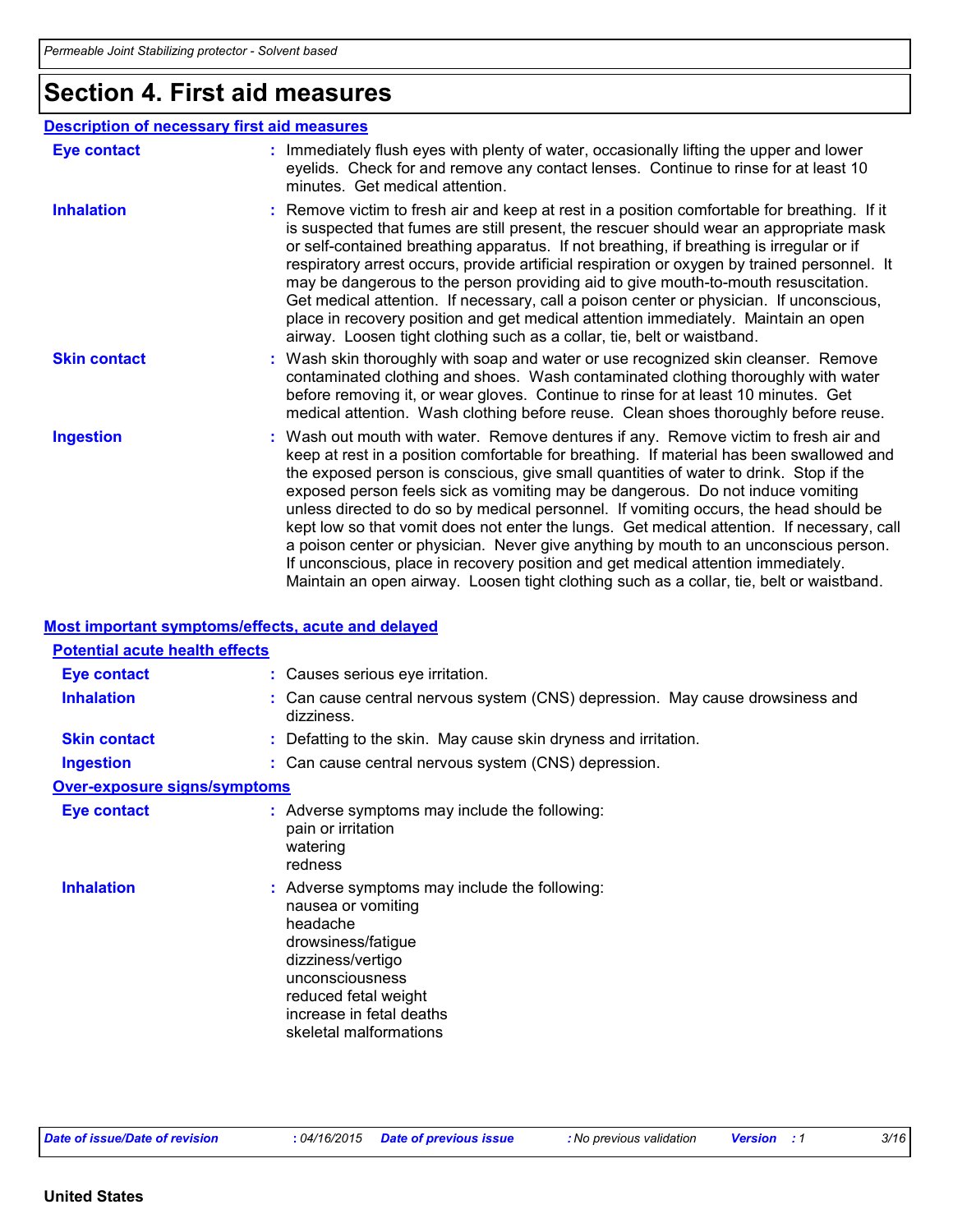## **Section 4. First aid measures**

| <b>Skin contact</b>               | : Adverse symptoms may include the following:<br>irritation<br>dryness<br>cracking<br>reduced fetal weight<br>increase in fetal deaths<br>skeletal malformations                                                                                                                                                                                                                                                |  |
|-----------------------------------|-----------------------------------------------------------------------------------------------------------------------------------------------------------------------------------------------------------------------------------------------------------------------------------------------------------------------------------------------------------------------------------------------------------------|--|
| <b>Ingestion</b>                  | : Adverse symptoms may include the following:<br>reduced fetal weight<br>increase in fetal deaths<br>skeletal malformations<br><u>Indication of immediate medical attention and special treatment needed, if necessary</u>                                                                                                                                                                                      |  |
|                                   |                                                                                                                                                                                                                                                                                                                                                                                                                 |  |
| <b>Notes to physician</b>         | : Treat symptomatically. Contact poison treatment specialist immediately if large<br>quantities have been ingested or inhaled.                                                                                                                                                                                                                                                                                  |  |
| <b>Specific treatments</b>        | : No specific treatment.                                                                                                                                                                                                                                                                                                                                                                                        |  |
| <b>Protection of first-aiders</b> | : No action shall be taken involving any personal risk or without suitable training. If it is<br>suspected that fumes are still present, the rescuer should wear an appropriate mask or<br>self-contained breathing apparatus. It may be dangerous to the person providing aid to<br>give mouth-to-mouth resuscitation. Wash contaminated clothing thoroughly with water<br>before removing it, or wear gloves. |  |

**See toxicological information (Section 11)**

## **Section 5. Fire-fighting measures**

| <b>Extinguishing media</b>                               |                                                                                                                                                                                                                                                                                                                               |
|----------------------------------------------------------|-------------------------------------------------------------------------------------------------------------------------------------------------------------------------------------------------------------------------------------------------------------------------------------------------------------------------------|
|                                                          |                                                                                                                                                                                                                                                                                                                               |
| <b>Suitable extinguishing</b><br>media                   | : Use dry chemical, $CO2$ , water spray (fog) or foam.                                                                                                                                                                                                                                                                        |
| <b>Unsuitable extinguishing</b><br>media                 | : Do not use water jet.                                                                                                                                                                                                                                                                                                       |
| <b>Specific hazards arising</b><br>from the chemical     | : Highly flammable liquid and vapor. In a fire or if heated, a pressure increase will occur<br>and the container may burst, with the risk of a subsequent explosion. Runoff to sewer<br>may create fire or explosion hazard.                                                                                                  |
| <b>Hazardous thermal</b><br>decomposition products       | : Decomposition products may include the following materials:<br>carbon dioxide<br>carbon monoxide                                                                                                                                                                                                                            |
| <b>Special protective actions</b><br>for fire-fighters   | : Promptly isolate the scene by removing all persons from the vicinity of the incident if<br>there is a fire. No action shall be taken involving any personal risk or without suitable<br>training. Move containers from fire area if this can be done without risk. Use water<br>spray to keep fire-exposed containers cool. |
| <b>Special protective</b><br>equipment for fire-fighters | : Fire-fighters should wear appropriate protective equipment and self-contained breathing<br>apparatus (SCBA) with a full face-piece operated in positive pressure mode.                                                                                                                                                      |

*Date of issue/Date of revision* **:** *04/16/2015 Date of previous issue : No previous validation Version : 1 4/16*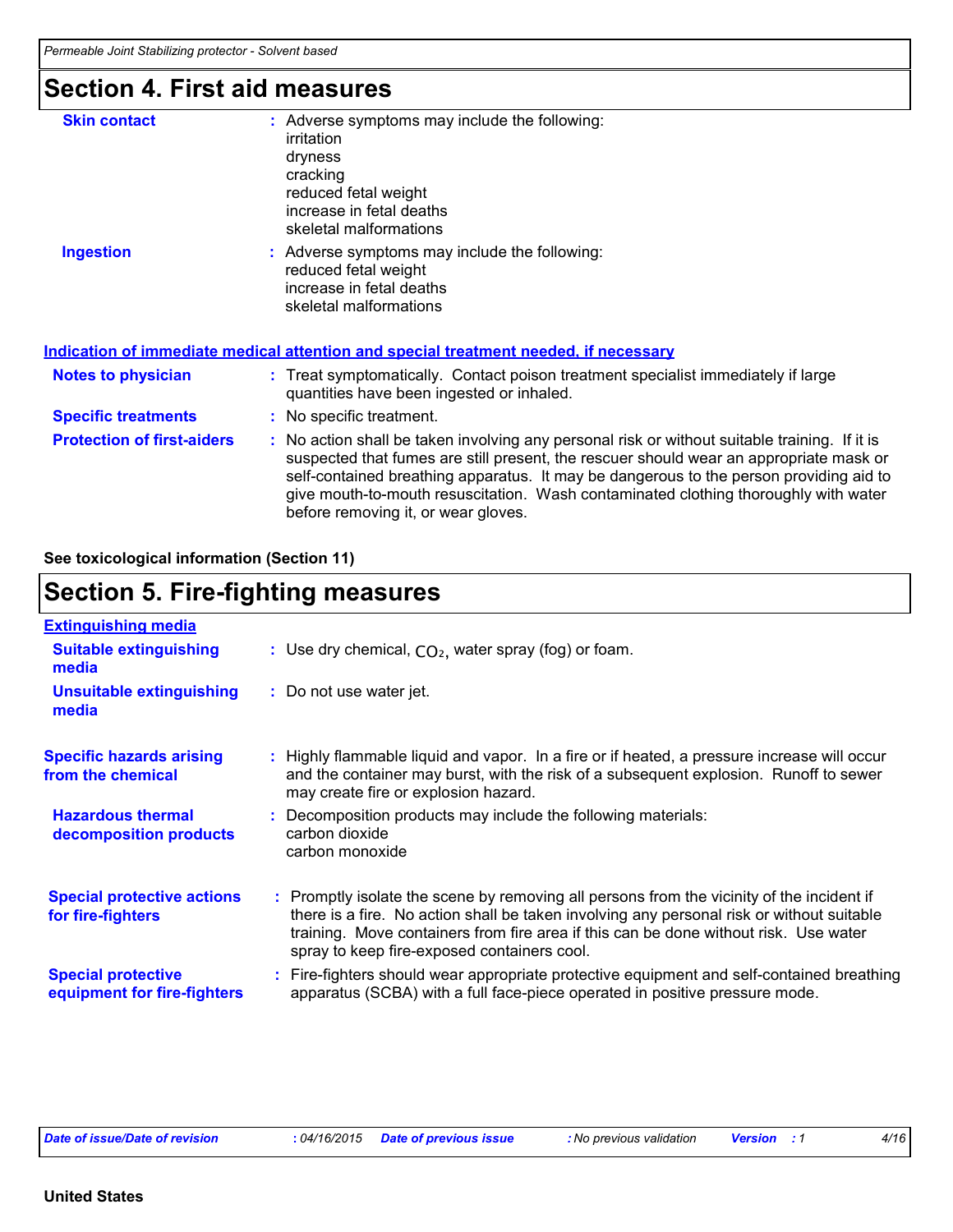# **Section 6. Accidental release measures**

|                                                              | Personal precautions, protective equipment and emergency procedures                                                                                                                                                                                                                                                                                                                                                                                                                                                                                                                                                                                                                                                |
|--------------------------------------------------------------|--------------------------------------------------------------------------------------------------------------------------------------------------------------------------------------------------------------------------------------------------------------------------------------------------------------------------------------------------------------------------------------------------------------------------------------------------------------------------------------------------------------------------------------------------------------------------------------------------------------------------------------------------------------------------------------------------------------------|
| For non-emergency<br>personnel                               | : No action shall be taken involving any personal risk or without suitable training.<br>Evacuate surrounding areas. Keep unnecessary and unprotected personnel from<br>entering. Do not touch or walk through spilled material. Shut off all ignition sources. No<br>flares, smoking or flames in hazard area. Avoid breathing vapor or mist. Provide<br>adequate ventilation. Wear appropriate respirator when ventilation is inadequate. Put<br>on appropriate personal protective equipment.                                                                                                                                                                                                                    |
| For emergency responders                                     | If specialised clothing is required to deal with the spillage, take note of any information in<br>Section 8 on suitable and unsuitable materials. See also the information in "For non-<br>emergency personnel".                                                                                                                                                                                                                                                                                                                                                                                                                                                                                                   |
| <b>Environmental precautions</b>                             | : Avoid dispersal of spilled material and runoff and contact with soil, waterways, drains<br>and sewers. Inform the relevant authorities if the product has caused environmental<br>pollution (sewers, waterways, soil or air).                                                                                                                                                                                                                                                                                                                                                                                                                                                                                    |
| <b>Methods and materials for containment and cleaning up</b> |                                                                                                                                                                                                                                                                                                                                                                                                                                                                                                                                                                                                                                                                                                                    |
| <b>Small spill</b>                                           | : Stop leak if without risk. Move containers from spill area. Use spark-proof tools and<br>explosion-proof equipment. Dilute with water and mop up if water-soluble. Alternatively,<br>or if water-insoluble, absorb with an inert dry material and place in an appropriate waste<br>disposal container. Dispose of via a licensed waste disposal contractor.                                                                                                                                                                                                                                                                                                                                                      |
| <b>Large spill</b>                                           | : Stop leak if without risk. Move containers from spill area. Use spark-proof tools and<br>explosion-proof equipment. Approach release from upwind. Prevent entry into sewers,<br>water courses, basements or confined areas. Wash spillages into an effluent treatment<br>plant or proceed as follows. Contain and collect spillage with non-combustible,<br>absorbent material e.g. sand, earth, vermiculite or diatomaceous earth and place in<br>container for disposal according to local regulations (see Section 13). Dispose of via a<br>licensed waste disposal contractor. Contaminated absorbent material may pose the<br>same hazard as the spilled product. Note: see Section 1 for emergency contact |

# **Section 7. Handling and storage**

| <b>Precautions for safe handling</b>             |                                                                                                                                                                                                                                                                                                                                                                                                                                                                                                                                                                                                                                                                                                                                                                                                                                                                                                                                                                                                                                       |
|--------------------------------------------------|---------------------------------------------------------------------------------------------------------------------------------------------------------------------------------------------------------------------------------------------------------------------------------------------------------------------------------------------------------------------------------------------------------------------------------------------------------------------------------------------------------------------------------------------------------------------------------------------------------------------------------------------------------------------------------------------------------------------------------------------------------------------------------------------------------------------------------------------------------------------------------------------------------------------------------------------------------------------------------------------------------------------------------------|
| <b>Protective measures</b>                       | : Put on appropriate personal protective equipment (see Section 8). Avoid exposure -<br>obtain special instructions before use. Avoid exposure during pregnancy. Do not<br>handle until all safety precautions have been read and understood. Do not get in eyes<br>or on skin or clothing. Do not breathe vapor or mist. Do not ingest. Use only with<br>adequate ventilation. Wear appropriate respirator when ventilation is inadequate. Do<br>not enter storage areas and confined spaces unless adequately ventilated. Keep in the<br>original container or an approved alternative made from a compatible material, kept<br>tightly closed when not in use. Store and use away from heat, sparks, open flame or<br>any other ignition source. Use explosion-proof electrical (ventilating, lighting and<br>material handling) equipment. Use only non-sparking tools. Take precautionary<br>measures against electrostatic discharges. Empty containers retain product residue and<br>can be hazardous. Do not reuse container. |
| <b>Advice on general</b><br>occupational hygiene | : Eating, drinking and smoking should be prohibited in areas where this material is<br>handled, stored and processed. Workers should wash hands and face before eating,<br>drinking and smoking. Remove contaminated clothing and protective equipment before<br>entering eating areas. See also Section 8 for additional information on hygiene<br>measures.                                                                                                                                                                                                                                                                                                                                                                                                                                                                                                                                                                                                                                                                         |

information and Section 13 for waste disposal.

| Date of issue/Date of revision | : 04/16/2015 Date of previous issue | : No previous validation | <b>Version</b> : 1 | 5/16 |
|--------------------------------|-------------------------------------|--------------------------|--------------------|------|
|--------------------------------|-------------------------------------|--------------------------|--------------------|------|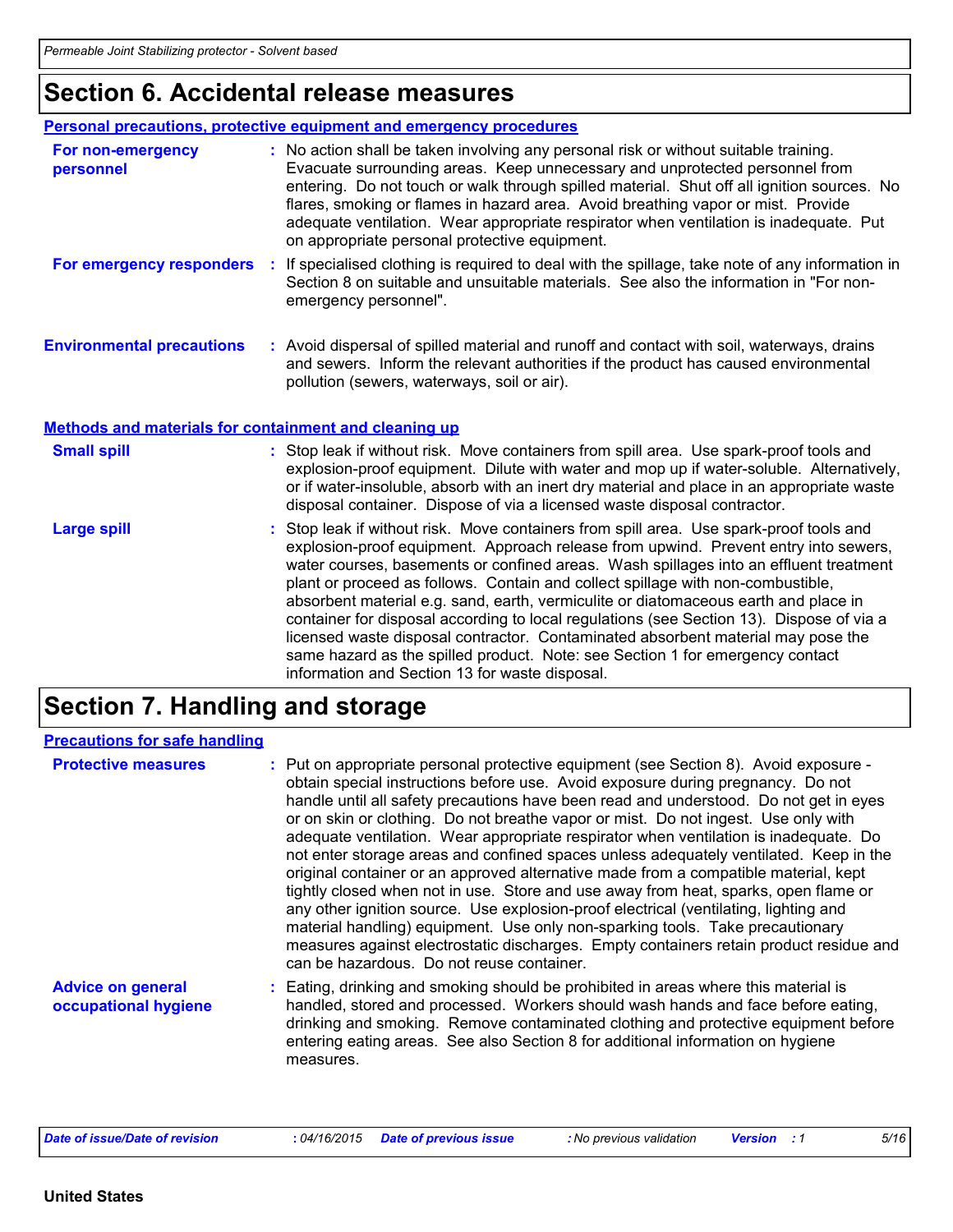### **Section 7. Handling and storage**

| <b>Conditions for safe storage,</b> | : Store in accordance with local regulations. Store in a segregated and approved area.        |  |  |  |  |  |
|-------------------------------------|-----------------------------------------------------------------------------------------------|--|--|--|--|--|
| including any                       | Store in original container protected from direct sunlight in a dry, cool and well-ventilated |  |  |  |  |  |
| <b>incompatibilities</b>            | area, away from incompatible materials (see Section 10) and food and drink. Store             |  |  |  |  |  |
|                                     | locked up. Eliminate all ignition sources. Separate from oxidizing materials. Keep            |  |  |  |  |  |
|                                     | container tightly closed and sealed until ready for use. Containers that have been            |  |  |  |  |  |
|                                     | opened must be carefully resealed and kept upright to prevent leakage. Do not store in        |  |  |  |  |  |
|                                     | unlabeled containers. Use appropriate containment to avoid environmental<br>contamination.    |  |  |  |  |  |

### **Section 8. Exposure controls/personal protection**

#### **Control parameters**

#### **Occupational exposure limits**

| <b>Ingredient name</b>  | <b>Exposure limits</b>                                                                                                                                                                                                                                                                                                                                                                                                                                                                                                                                                                                                                                                                                                                                                                                                                                                                                                                                                                                                           |
|-------------------------|----------------------------------------------------------------------------------------------------------------------------------------------------------------------------------------------------------------------------------------------------------------------------------------------------------------------------------------------------------------------------------------------------------------------------------------------------------------------------------------------------------------------------------------------------------------------------------------------------------------------------------------------------------------------------------------------------------------------------------------------------------------------------------------------------------------------------------------------------------------------------------------------------------------------------------------------------------------------------------------------------------------------------------|
| acetone<br>ethylbenzene | <b>ACGIH TLV (United States, 4/2014).</b><br>TWA: 500 ppm 8 hours.<br>TWA: 1188 mg/m <sup>3</sup> 8 hours.<br>STEL: 750 ppm 15 minutes.<br>STEL: 1782 mg/m <sup>3</sup> 15 minutes.<br>OSHA PEL 1989 (United States, 3/1989).<br>TWA: 750 ppm 8 hours.<br>TWA: 1800 mg/m <sup>3</sup> 8 hours.<br>STEL: 1000 ppm 15 minutes.<br>STEL: 2400 mg/m <sup>3</sup> 15 minutes.<br>NIOSH REL (United States, 10/2013).<br>TWA: 250 ppm 10 hours.<br>TWA: 590 mg/m <sup>3</sup> 10 hours.<br>OSHA PEL (United States, 2/2013).<br>TWA: 1000 ppm 8 hours.<br>TWA: 2400 mg/m <sup>3</sup> 8 hours.<br><b>ACGIH TLV (United States, 4/2014).</b><br>TWA: 20 ppm 8 hours.<br>OSHA PEL 1989 (United States, 3/1989).<br>TWA: 100 ppm 8 hours.<br>TWA: 435 mg/m <sup>3</sup> 8 hours.<br>STEL: 125 ppm 15 minutes.<br>STEL: 545 mg/m <sup>3</sup> 15 minutes.<br>NIOSH REL (United States, 10/2013).<br>TWA: 100 ppm 10 hours.<br>TWA: 435 mg/m <sup>3</sup> 10 hours.<br>STEL: 125 ppm 15 minutes.<br>STEL: 545 mg/m <sup>3</sup> 15 minutes. |
|                         | OSHA PEL (United States, 2/2013).<br>TWA: 100 ppm 8 hours.<br>TWA: 435 mg/m <sup>3</sup> 8 hours.                                                                                                                                                                                                                                                                                                                                                                                                                                                                                                                                                                                                                                                                                                                                                                                                                                                                                                                                |

#### **Appropriate engineering controls**

**:** Use only with adequate ventilation. Use process enclosures, local exhaust ventilation or other engineering controls to keep worker exposure to airborne contaminants below any recommended or statutory limits. The engineering controls also need to keep gas, vapor or dust concentrations below any lower explosive limits. Use explosion-proof ventilation equipment.

| .04/16/2015<br>Date of issue/Date of revision | <b>Date of previous issue</b> | <b>:</b> No previous validation | <b>Versior</b> | 6/16 |
|-----------------------------------------------|-------------------------------|---------------------------------|----------------|------|
|-----------------------------------------------|-------------------------------|---------------------------------|----------------|------|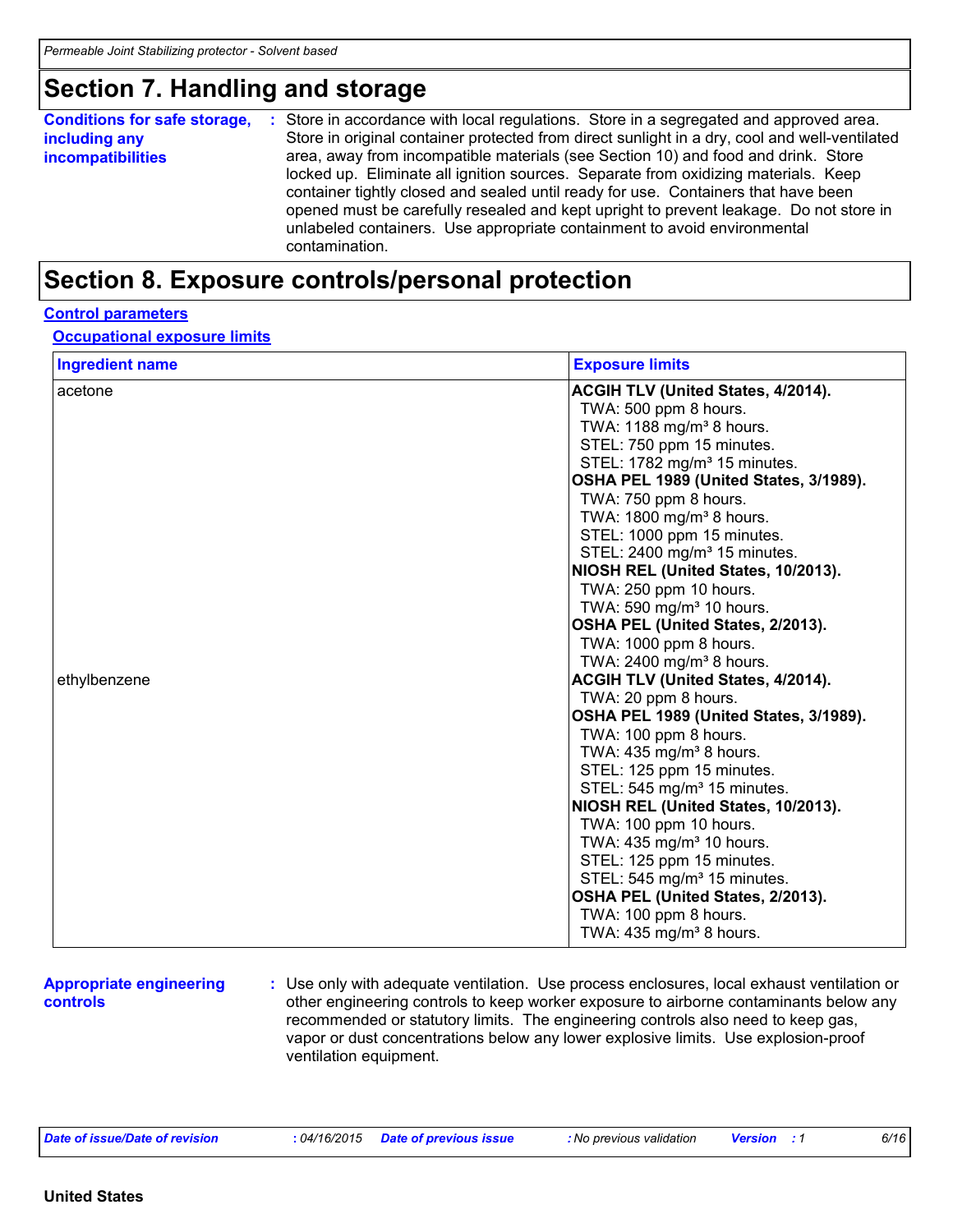## **Section 8. Exposure controls/personal protection**

| <b>Environmental exposure</b><br><b>controls</b> | : Emissions from ventilation or work process equipment should be checked to ensure they<br>comply with the requirements of environmental protection legislation. In some cases,<br>fume scrubbers, filters or engineering modifications to the process equipment will be<br>necessary to reduce emissions to acceptable levels.                                                                                                                                                                                                                                                                                        |
|--------------------------------------------------|------------------------------------------------------------------------------------------------------------------------------------------------------------------------------------------------------------------------------------------------------------------------------------------------------------------------------------------------------------------------------------------------------------------------------------------------------------------------------------------------------------------------------------------------------------------------------------------------------------------------|
| <b>Individual protection measures</b>            |                                                                                                                                                                                                                                                                                                                                                                                                                                                                                                                                                                                                                        |
| <b>Hygiene measures</b>                          | : Wash hands, forearms and face thoroughly after handling chemical products, before<br>eating, smoking and using the lavatory and at the end of the working period.<br>Appropriate techniques should be used to remove potentially contaminated clothing.<br>Wash contaminated clothing before reusing. Ensure that eyewash stations and safety<br>showers are close to the workstation location.                                                                                                                                                                                                                      |
| <b>Eye/face protection</b>                       | : Safety eyewear complying with an approved standard should be used when a risk<br>assessment indicates this is necessary to avoid exposure to liquid splashes, mists,<br>gases or dusts. If contact is possible, the following protection should be worn, unless<br>the assessment indicates a higher degree of protection: chemical splash goggles.                                                                                                                                                                                                                                                                  |
| <b>Skin protection</b>                           |                                                                                                                                                                                                                                                                                                                                                                                                                                                                                                                                                                                                                        |
| <b>Hand protection</b>                           | : Chemical-resistant, impervious gloves complying with an approved standard should be<br>worn at all times when handling chemical products if a risk assessment indicates this is<br>necessary. Considering the parameters specified by the glove manufacturer, check<br>during use that the gloves are still retaining their protective properties. It should be<br>noted that the time to breakthrough for any glove material may be different for different<br>glove manufacturers. In the case of mixtures, consisting of several substances, the<br>protection time of the gloves cannot be accurately estimated. |
| <b>Body protection</b>                           | : Personal protective equipment for the body should be selected based on the task being<br>performed and the risks involved and should be approved by a specialist before<br>handling this product. When there is a risk of ignition from static electricity, wear anti-<br>static protective clothing. For the greatest protection from static discharges, clothing<br>should include anti-static overalls, boots and gloves.                                                                                                                                                                                         |
| <b>Other skin protection</b>                     | : Appropriate footwear and any additional skin protection measures should be selected<br>based on the task being performed and the risks involved and should be approved by a<br>specialist before handling this product.                                                                                                                                                                                                                                                                                                                                                                                              |
| <b>Respiratory protection</b>                    | : Use a properly fitted, air-purifying or air-fed respirator complying with an approved<br>standard if a risk assessment indicates this is necessary. Respirator selection must be<br>based on known or anticipated exposure levels, the hazards of the product and the safe<br>working limits of the selected respirator.                                                                                                                                                                                                                                                                                             |

# **Section 9. Physical and chemical properties**

| $:$ Liquid.                                       |
|---------------------------------------------------|
| : Clear.                                          |
| : Hydrocarbon.                                    |
| : Not available.                                  |
| : Not available.                                  |
| : Not available.                                  |
| : Not available.                                  |
| : Closed cup: $-18^{\circ}$ C ( $-0.4^{\circ}$ F) |
| : Not available.                                  |
| : Not applicable.                                 |
|                                                   |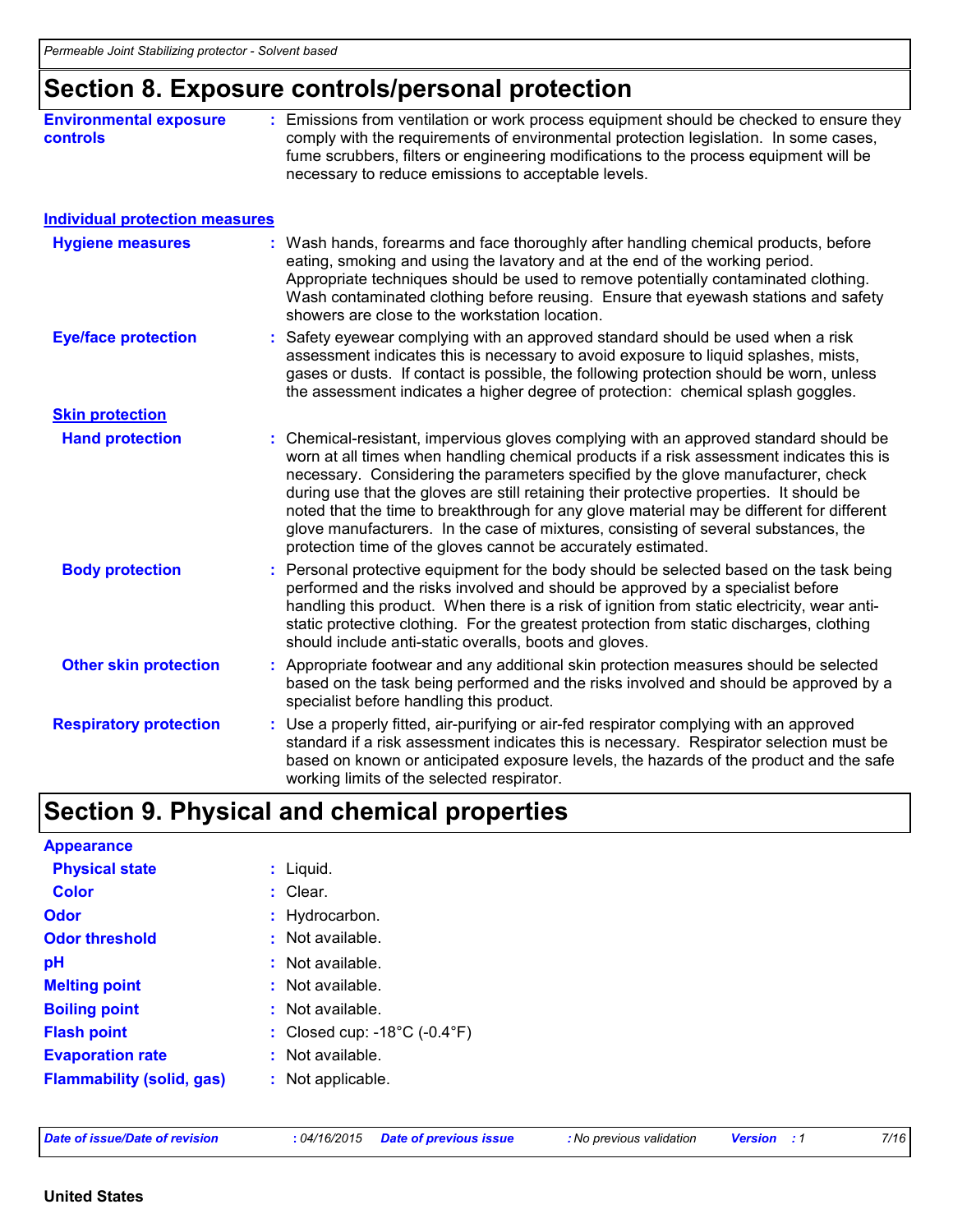# **Section 9. Physical and chemical properties**

| Lower and upper explosive<br>(flammable) limits   | : Not available.                                                  |
|---------------------------------------------------|-------------------------------------------------------------------|
| <b>Vapor pressure</b>                             | $:$ Not available.                                                |
| <b>Vapor density</b>                              | $\therefore$ Not available.                                       |
| <b>Relative density</b>                           | $:$ Not available.                                                |
| <b>Solubility</b>                                 | : Insoluble in the following materials: cold water and hot water. |
| <b>Solubility in water</b>                        | : Not available.                                                  |
| <b>Partition coefficient: n-</b><br>octanol/water | $:$ Not available.                                                |
| <b>Auto-ignition temperature</b>                  | $:$ Not available.                                                |
| <b>Decomposition temperature</b>                  | $:$ Not available.                                                |
| <b>SADT</b>                                       | $:$ Not available.                                                |
| <b>Viscosity</b>                                  | $:$ Not available.                                                |

# **Section 10. Stability and reactivity**

| <b>Reactivity</b>                                   | : No specific test data related to reactivity available for this product or its ingredients.                                                                                 |
|-----------------------------------------------------|------------------------------------------------------------------------------------------------------------------------------------------------------------------------------|
| <b>Chemical stability</b>                           | : The product is stable.                                                                                                                                                     |
| <b>Possibility of hazardous</b><br><b>reactions</b> | : Under normal conditions of storage and use, hazardous reactions will not occur.                                                                                            |
|                                                     | Under normal conditions of storage and use, hazardous polymerization will not occur.                                                                                         |
| <b>Conditions to avoid</b>                          | : Avoid all possible sources of ignition (spark or flame). Do not pressurize, cut, weld,<br>braze, solder, drill, grind or expose containers to heat or sources of ignition. |
| <b>Incompatible materials</b>                       | : Reactive or incompatible with the following materials: oxidizing materials.                                                                                                |
| <b>Hazardous decomposition</b><br>products          | : Under normal conditions of storage and use, hazardous decomposition products should<br>not be produced.                                                                    |

# **Section 11. Toxicological information**

#### **Information on toxicological effects**

#### **Acute toxicity**

| <b>Product/ingredient name</b> | <b>Result</b>                | <b>Species</b> | <b>Dose</b>  | <b>Exposure</b> |
|--------------------------------|------------------------------|----------------|--------------|-----------------|
| acetone                        | <b>LC50 Inhalation Vapor</b> | Rat            | $76$ mg/     | 4 hours         |
|                                | <b>LC50 Inhalation Vapor</b> | Rat            | 30000 ppm    | 4 hours         |
|                                | LD50 Dermal                  | Rabbit         | >15800 mg/kg |                 |
|                                | LD50 Oral                    | Rat            | 5800 mg/kg   |                 |
| ethylbenzene                   | <b>LC50 Inhalation Vapor</b> | Rat            | 4000 ppm     | 4 hours         |
|                                | LD50 Dermal                  | Rabbit         | >5000 mg/kg  |                 |
|                                | LD50 Oral                    | Rat            | 3500 mg/kg   |                 |
| <b>BBP</b>                     | LD50 Dermal                  | Rabbit         | >10000 mg/kg |                 |
|                                | LD50 Dermal                  | Rat            | 6700 mg/kg   |                 |
|                                | LD50 Oral                    | Rat            | 2330 mg/kg   |                 |

#### **Irritation/Corrosion**

| Date of issue/Date of revision | : 04/16/2015 Date of previous issue | : No previous validation | <b>Version</b> : 1 | 8/16 |
|--------------------------------|-------------------------------------|--------------------------|--------------------|------|
|--------------------------------|-------------------------------------|--------------------------|--------------------|------|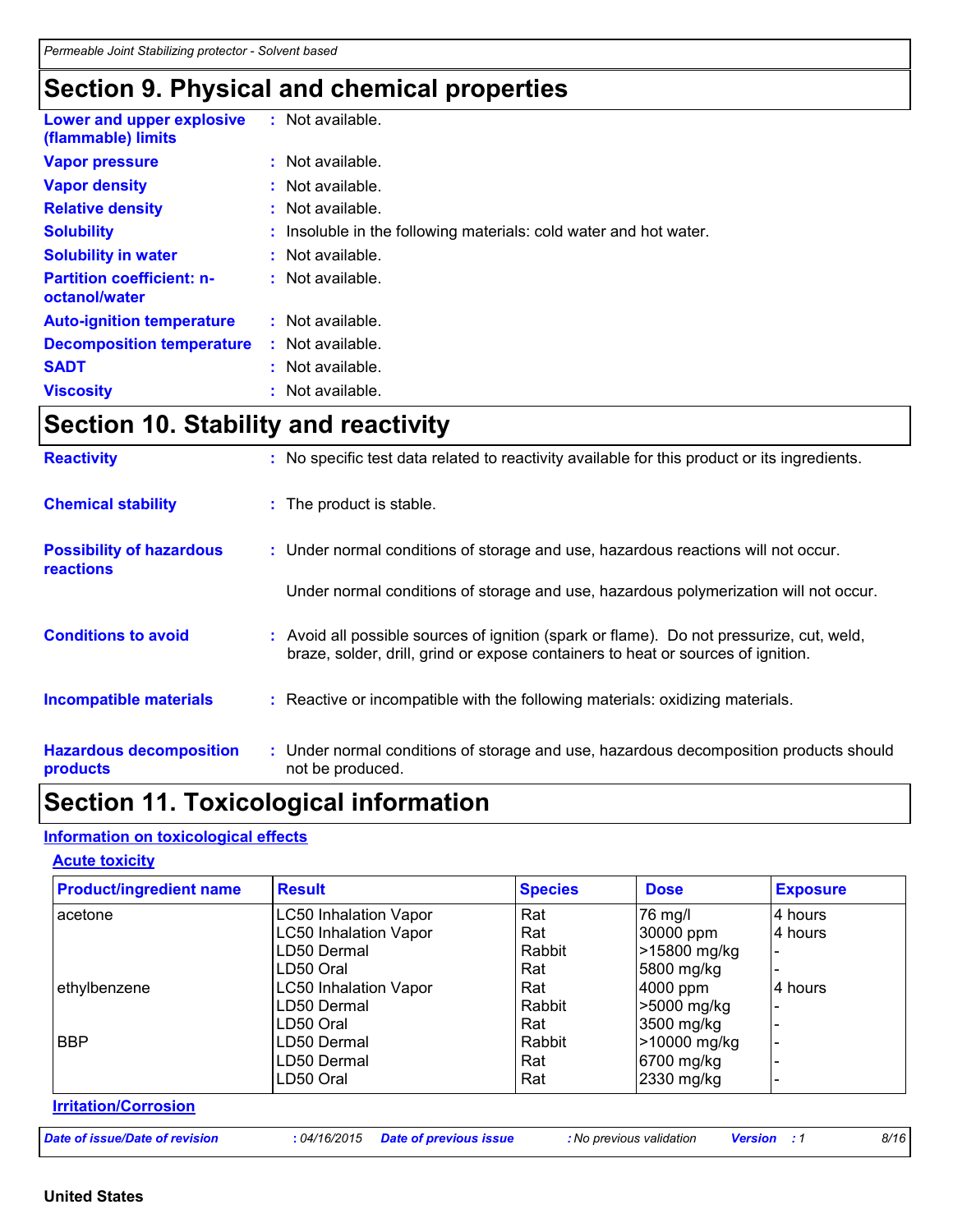# **Section 11. Toxicological information**

| <b>Product/ingredient name</b> | <b>Result</b>            | <b>Species</b> | <b>Score</b> | <b>Exposure</b> | <b>Observation</b>       |
|--------------------------------|--------------------------|----------------|--------------|-----------------|--------------------------|
| acetone                        | Eyes - Mild irritant     | Rabbit         |              | 10 microliters  |                          |
|                                | Eyes - Moderate irritant | Rabbit         |              | 24 hours 20     |                          |
|                                |                          |                |              | milligrams      |                          |
|                                | Eyes - Severe irritant   | Rabbit         |              | 20 milligrams   |                          |
|                                | Skin - Mild irritant     | Rabbit         |              | 24 hours 500    |                          |
|                                |                          |                |              | milligrams      |                          |
|                                | Skin - Mild irritant     | Rabbit         |              | 395             |                          |
|                                |                          |                |              | milligrams      |                          |
| ethylbenzene                   | Eyes - Severe irritant   | Rabbit         |              | 500             |                          |
|                                |                          |                |              | milligrams      |                          |
|                                | Skin - Mild irritant     | Rabbit         |              | 24 hours 15     | $\overline{\phantom{a}}$ |
|                                |                          |                |              | milligrams      |                          |

#### **Sensitization**

Not available.

#### **Mutagenicity**

Not available.

#### **Carcinogenicity**

Not available.

#### **Classification**

| <b>Product/ingredient name</b> | <b>OSHA</b> | <b>IARC</b> | <b>NTP</b> |
|--------------------------------|-------------|-------------|------------|
| ethylbenzene                   |             | 2B          |            |
| <b>BBP</b>                     |             | ັ           |            |

#### **Reproductive toxicity**

Not available.

#### **Teratogenicity**

Not available.

#### **Specific target organ toxicity (single exposure)**

| <b>Name</b>             | <b>Category</b>          | <b>Route of</b><br>exposure        | <b>Target organs</b>                                                                 |
|-------------------------|--------------------------|------------------------------------|--------------------------------------------------------------------------------------|
| acetone<br>ethylbenzene | Category 3<br>Category 3 | Not applicable.<br>Not applicable. | Narcotic effects<br><b>Respiratory tract</b><br>irritation and<br>l Narcotic effects |
| <b>BBP</b>              | Category 3               | Not applicable.                    | Respiratory tract<br>irritation                                                      |

#### **Specific target organ toxicity (repeated exposure)**

| <b>Name</b>  | <b>Category</b> | <b>Route of</b><br><b>Exposure</b> | <b>Target organs</b> |
|--------------|-----------------|------------------------------------|----------------------|
| ethylbenzene | Category 2      | Not determined                     | ears and kidneys     |

#### **Aspiration hazard**

| <b>Name</b>                    |              |                               | Result                                |                    |      |  |  |
|--------------------------------|--------------|-------------------------------|---------------------------------------|--------------------|------|--|--|
| ethylbenzene                   |              |                               | <b>ASPIRATION HAZARD - Category 1</b> |                    |      |  |  |
| Date of issue/Date of revision | : 04/16/2015 | <b>Date of previous issue</b> | : No previous validation              | <b>Version</b> : 1 | 9/16 |  |  |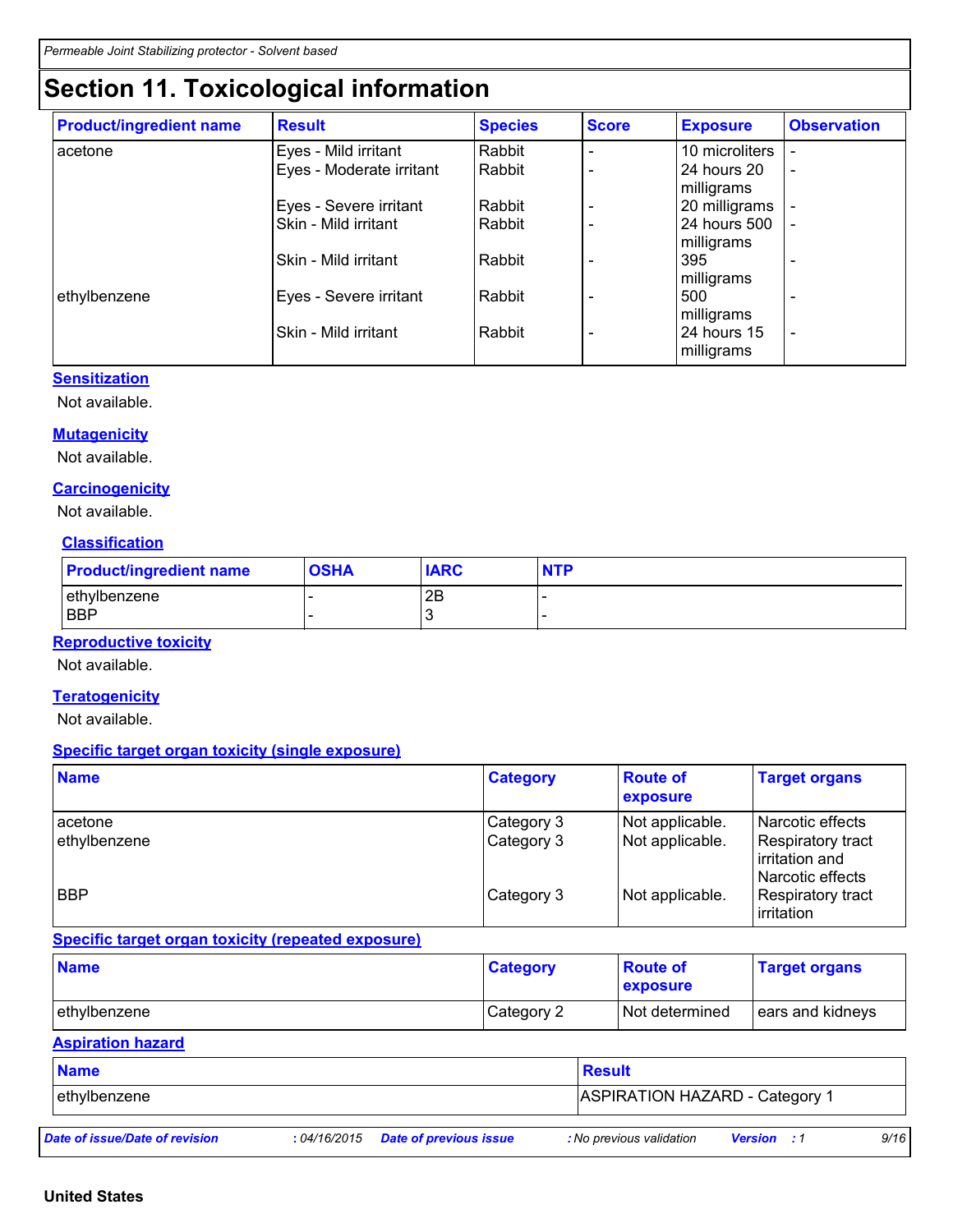# **Section 11. Toxicological information**

| <b>Information on the likely</b><br>routes of exposure | : Routes of entry anticipated: Oral, Dermal, Inhalation.                                                                                                                                                                    |
|--------------------------------------------------------|-----------------------------------------------------------------------------------------------------------------------------------------------------------------------------------------------------------------------------|
| <b>Potential acute health effects</b>                  |                                                                                                                                                                                                                             |
| <b>Eye contact</b>                                     | : Causes serious eye irritation.                                                                                                                                                                                            |
| <b>Inhalation</b>                                      | : Can cause central nervous system (CNS) depression. May cause drowsiness and<br>dizziness.                                                                                                                                 |
| <b>Skin contact</b>                                    | : Defatting to the skin. May cause skin dryness and irritation.                                                                                                                                                             |
| <b>Ingestion</b>                                       | : Can cause central nervous system (CNS) depression.                                                                                                                                                                        |
|                                                        | <b>Symptoms related to the physical, chemical and toxicological characteristics</b>                                                                                                                                         |
| <b>Eye contact</b>                                     | : Adverse symptoms may include the following:<br>pain or irritation<br>watering<br>redness                                                                                                                                  |
| <b>Inhalation</b>                                      | : Adverse symptoms may include the following:<br>nausea or vomiting<br>headache<br>drowsiness/fatigue<br>dizziness/vertigo<br>unconsciousness<br>reduced fetal weight<br>increase in fetal deaths<br>skeletal malformations |
| <b>Skin contact</b>                                    | : Adverse symptoms may include the following:<br>irritation<br>dryness<br>cracking<br>reduced fetal weight<br>increase in fetal deaths<br>skeletal malformations                                                            |
| <b>Ingestion</b>                                       | : Adverse symptoms may include the following:<br>reduced fetal weight<br>increase in fetal deaths<br>skeletal malformations                                                                                                 |
|                                                        | Delayed and immediate effects and also chronic effects from short and long term exposure                                                                                                                                    |
| <b>Short term exposure</b>                             |                                                                                                                                                                                                                             |
| <b>Potential immediate</b><br>effects                  | : Not available.                                                                                                                                                                                                            |
| <b>Potential delayed effects</b>                       | : Not available.                                                                                                                                                                                                            |
| Long term exposure                                     |                                                                                                                                                                                                                             |
| <b>Potential immediate</b><br>effects                  | : Not available.                                                                                                                                                                                                            |
| <b>Potential delayed effects</b>                       | : Not available.                                                                                                                                                                                                            |
| <b>Potential chronic health effects</b>                |                                                                                                                                                                                                                             |
| Not available.                                         |                                                                                                                                                                                                                             |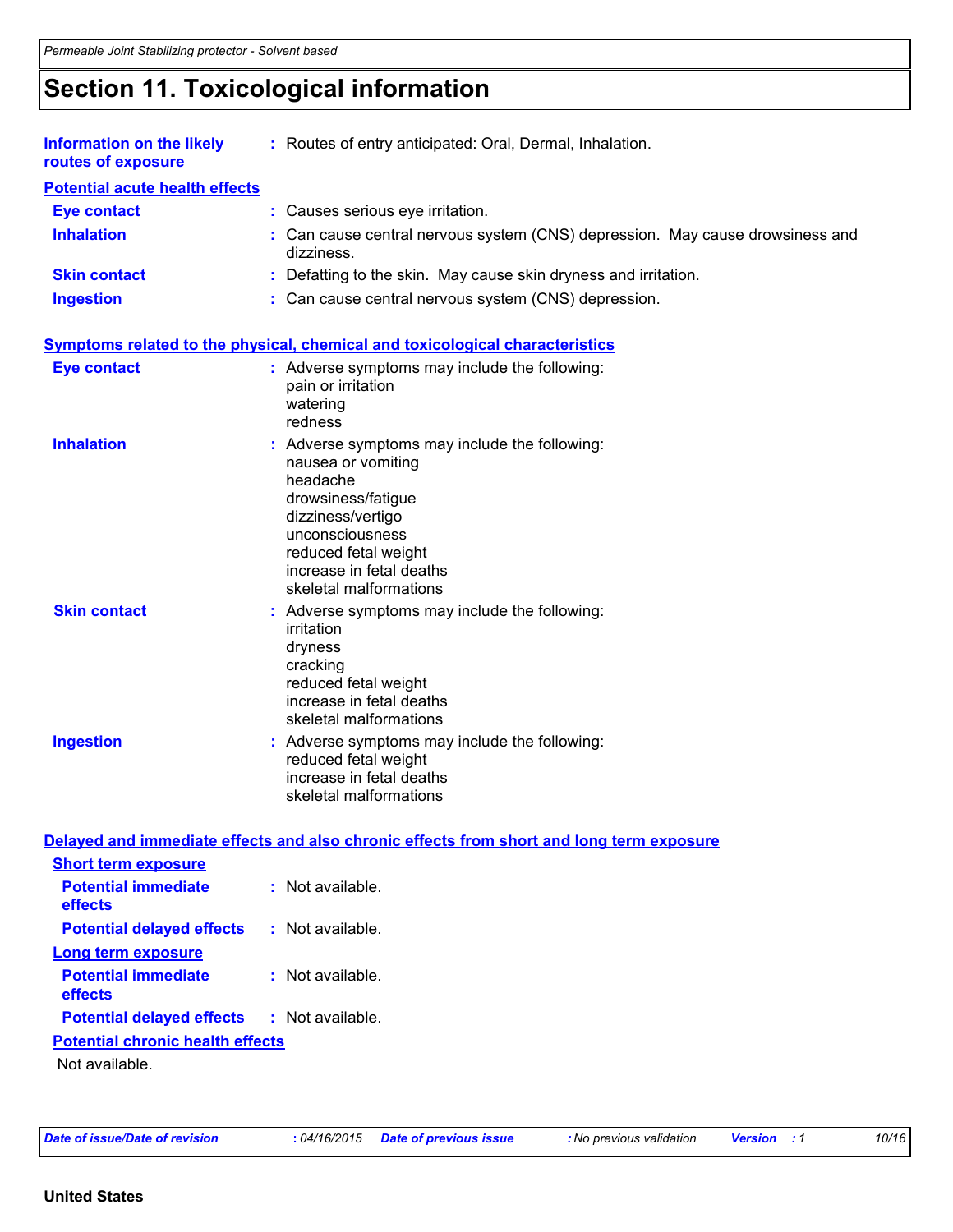# **Section 11. Toxicological information**

| <b>General</b>               | : May cause damage to organs through prolonged or repeated exposure. Prolonged or<br>repeated contact can defat the skin and lead to irritation, cracking and/or dermatitis. |
|------------------------------|------------------------------------------------------------------------------------------------------------------------------------------------------------------------------|
| <b>Carcinogenicity</b>       | : Suspected of causing cancer. Risk of cancer depends on duration and level of<br>exposure.                                                                                  |
| <b>Mutagenicity</b>          | : No known significant effects or critical hazards.                                                                                                                          |
| <b>Teratogenicity</b>        | : May damage the unborn child.                                                                                                                                               |
| <b>Developmental effects</b> | : No known significant effects or critical hazards.                                                                                                                          |
| <b>Fertility effects</b>     | : Suspected of damaging fertility.                                                                                                                                           |

#### **Numerical measures of toxicity**

| <b>Acute toxicity estimates</b> |                  |
|---------------------------------|------------------|
| <b>Route</b>                    | <b>ATE value</b> |
| Oral                            | 61971 mg/kg      |

## **Section 12. Ecological information**

| <b>Toxicity</b>                |                                     |                                                                                 |                 |
|--------------------------------|-------------------------------------|---------------------------------------------------------------------------------|-----------------|
| <b>Product/ingredient name</b> | <b>Result</b>                       | <b>Species</b>                                                                  | <b>Exposure</b> |
| acetone                        | Acute EC50 20.565 mg/l Marine water | Algae - Ulva pertusa                                                            | 96 hours        |
|                                | Acute LC50 6000000 µg/l Fresh water | Crustaceans - Gammarus pulex                                                    | 48 hours        |
|                                | Acute LC50 10000 µg/l Fresh water   | Daphnia - Daphnia magna                                                         | 48 hours        |
|                                | Acute LC50 5.54 ml/L Fresh water    | Fish - Oncorhynchus mykiss                                                      | 96 hours        |
|                                | Chronic NOEC 4.95 mg/l Marine water | Algae - Ulva pertusa                                                            | 96 hours        |
|                                | Chronic NOEC 0.016 ml/L Fresh water | Crustaceans - Daphniidae                                                        | 21 days         |
|                                | Chronic NOEC 0.1 ml/L Fresh water   | Daphnia - Daphnia magna -<br>Neonate                                            | 21 days         |
| ethylbenzene                   | Acute EC50 4600 µg/l Fresh water    | Algae - Pseudokirchneriella<br>subcapitata                                      | 72 hours        |
|                                | Acute EC50 3600 µg/l Fresh water    | Algae - Pseudokirchneriella<br>subcapitata                                      | 96 hours        |
|                                | Acute EC50 6530 µg/l Fresh water    | Crustaceans - Artemia sp. -<br>Nauplii                                          | 48 hours        |
|                                | Acute EC50 2930 µg/l Fresh water    | Daphnia - Daphnia magna -<br>Neonate                                            | 48 hours        |
|                                | Acute LC50 4200 µg/l Fresh water    | Fish - Oncorhynchus mykiss                                                      | 96 hours        |
| <b>BBP</b>                     | Acute EC50 0.22 ppm Marine water    | Algae - Skeletonema costatum                                                    | 72 hours        |
|                                | Acute EC50 100 µg/l Fresh water     | Algae - Pseudokirchneriella<br>subcapitata                                      | 96 hours        |
|                                | Acute EC50 1000 µg/l Fresh water    | Daphnia - Daphnia magna                                                         | 48 hours        |
|                                | Acute LC50 32.3 ppm Marine water    | Crustaceans - Americamysis<br>bahia                                             | 48 hours        |
|                                | Acute LC50 510 µg/l Marine water    | Fish - Cymatogaster aggregata -<br>Juvenile (Fledgling, Hatchling,<br>Weanling) | 96 hours        |
|                                | Chronic NOEC 0.26 mg/l Fresh water  | Daphnia - Daphnia magna                                                         | 21 days         |

#### **Persistence and degradability**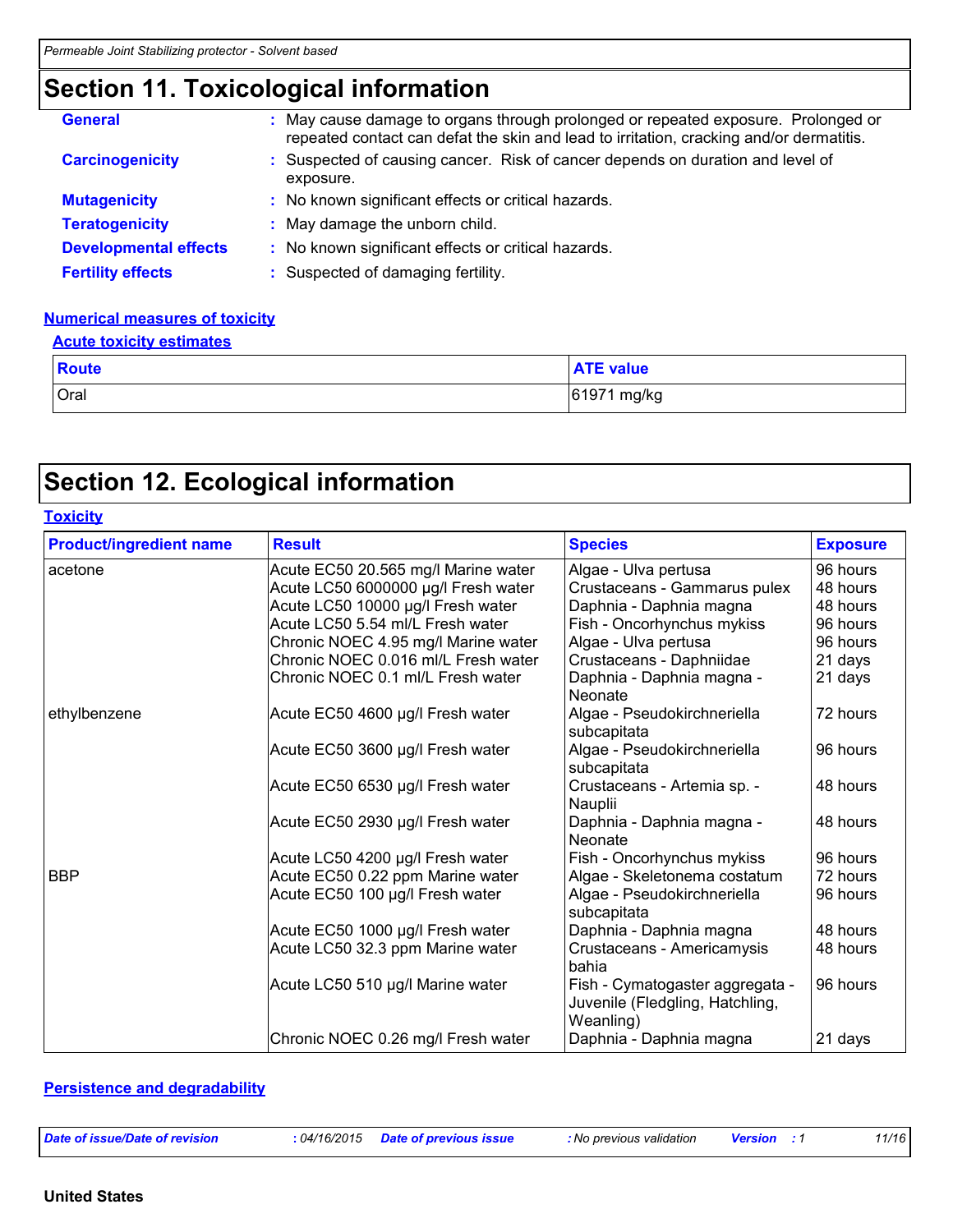# **Section 12. Ecological information**

| <b>Product/ingredient name</b>        | <b>Test</b>                                                                                                                                                   | <b>Result</b>                      |                   | <b>Dose</b> |                               | <b>Inoculum</b> |
|---------------------------------------|---------------------------------------------------------------------------------------------------------------------------------------------------------------|------------------------------------|-------------------|-------------|-------------------------------|-----------------|
| acetone<br><b>BBP</b>                 | OECD 301B<br>Ready<br>Biodegradability -<br>CO <sub>2</sub> Evolution<br>Test<br>301B Ready<br>Biodegradability -<br>CO <sub>2</sub> Evolution<br><b>Test</b> | 90.9 % - 28 days<br>93 % - 28 days |                   |             |                               |                 |
| <b>Product/ingredient name</b>        | <b>Aquatic half-life</b>                                                                                                                                      |                                    | <b>Photolysis</b> |             | <b>Biodegradability</b>       |                 |
| acetone<br>ethylbenzene<br><b>BBP</b> |                                                                                                                                                               |                                    | -                 |             | Readily<br>Readily<br>Readily |                 |

#### **Bioaccumulative potential**

| <b>Product/ingredient name</b> | $LogP_{ow}$ | <b>BCF</b> | <b>Potential</b> |
|--------------------------------|-------------|------------|------------------|
| acetone                        | $-0.23$     |            | low              |
| ethylbenzene                   | 3.6         |            | low              |
| <b>BBP</b>                     | 4.77        | 1693.25    | high             |

#### **Mobility in soil**

**Soil/water partition coefficient (Koc)** 

**:** Not available.

#### **Other adverse effects** : No known significant effects or critical hazards.

### **Section 13. Disposal considerations**

| <b>Disposal methods</b> | : The generation of waste should be avoided or minimized wherever possible. Disposal<br>of this product, solutions and any by-products should at all times comply with the<br>requirements of environmental protection and waste disposal legislation and any<br>regional local authority requirements. Dispose of surplus and non-recyclable products<br>via a licensed waste disposal contractor. Waste should not be disposed of untreated to<br>the sewer unless fully compliant with the requirements of all authorities with jurisdiction.<br>Waste packaging should be recycled. Incineration or landfill should only be considered<br>when recycling is not feasible. This material and its container must be disposed of in a<br>safe way. Care should be taken when handling emptied containers that have not been<br>cleaned or rinsed out. Empty containers or liners may retain some product residues.<br>Vapor from product residues may create a highly flammable or explosive atmosphere<br>inside the container. Do not cut, weld or grind used containers unless they have been |
|-------------------------|---------------------------------------------------------------------------------------------------------------------------------------------------------------------------------------------------------------------------------------------------------------------------------------------------------------------------------------------------------------------------------------------------------------------------------------------------------------------------------------------------------------------------------------------------------------------------------------------------------------------------------------------------------------------------------------------------------------------------------------------------------------------------------------------------------------------------------------------------------------------------------------------------------------------------------------------------------------------------------------------------------------------------------------------------------------------------------------------------|
|                         | cleaned thoroughly internally. Avoid dispersal of spilled material and runoff and contact<br>with soil, waterways, drains and sewers.                                                                                                                                                                                                                                                                                                                                                                                                                                                                                                                                                                                                                                                                                                                                                                                                                                                                                                                                                             |

**United States - RCRA Toxic hazardous waste "U" List**

| Ingredient                   | CAS#       | <b>Status</b> | <b>Reference</b><br>number |
|------------------------------|------------|---------------|----------------------------|
| Acetone (I); 2-Propanone (I) | $ 67-64-1$ | Listed        | U002                       |

| Date of issue/Date of revision | : 04/16/2015 Date of previous issue | : No previous validation | <b>Version</b> : 1 | 12/16 |
|--------------------------------|-------------------------------------|--------------------------|--------------------|-------|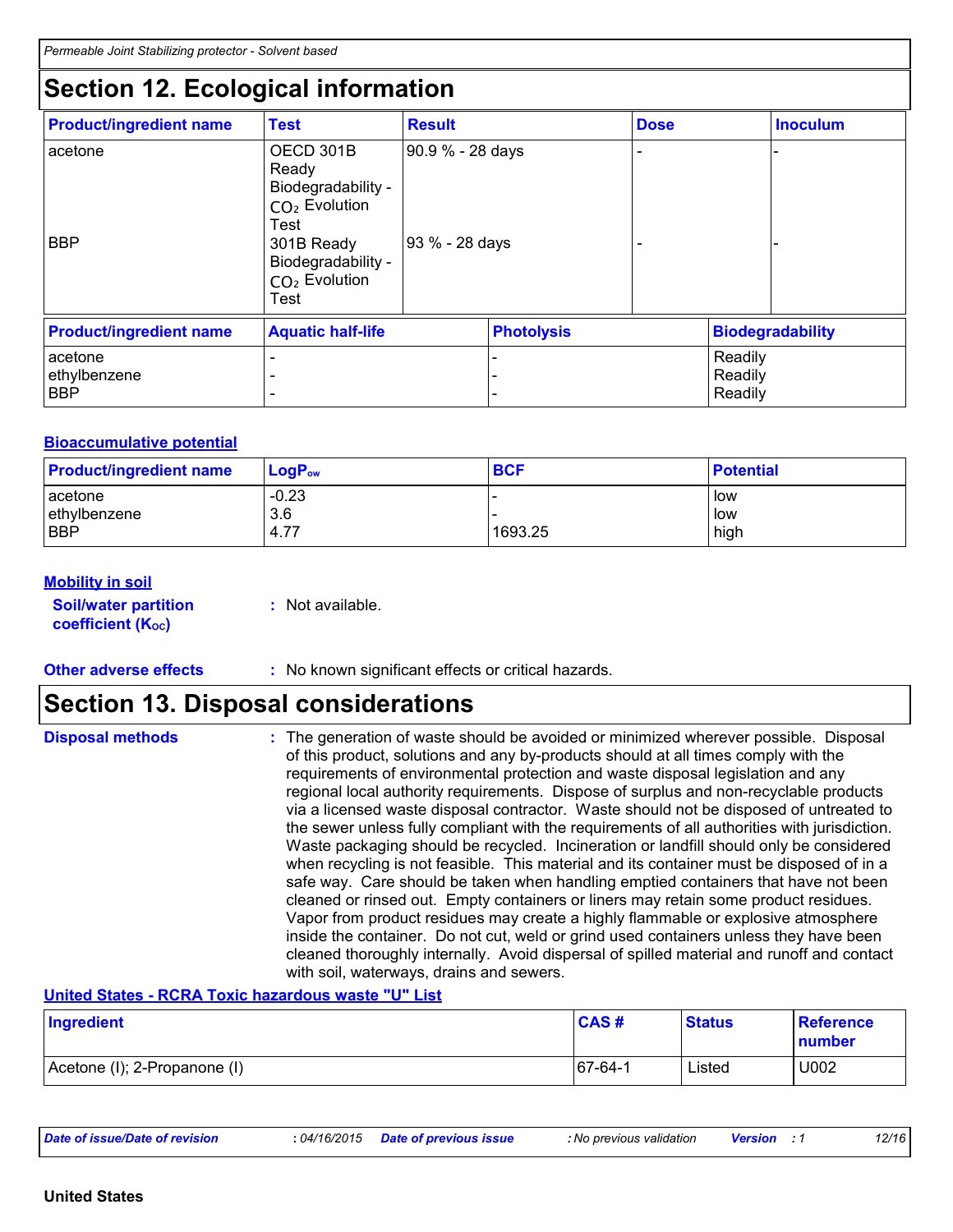# **Section 14. Transport information**

|                                         | <b>DOT Classification</b>                                                                                                                                                                                                                                                                                                                                                                                                                                   | <b>IMDG</b>                                                                                                                                                                          | <b>IATA</b>                                                                                                                                                                                                                                                                                                                                                                                                                                                                          |
|-----------------------------------------|-------------------------------------------------------------------------------------------------------------------------------------------------------------------------------------------------------------------------------------------------------------------------------------------------------------------------------------------------------------------------------------------------------------------------------------------------------------|--------------------------------------------------------------------------------------------------------------------------------------------------------------------------------------|--------------------------------------------------------------------------------------------------------------------------------------------------------------------------------------------------------------------------------------------------------------------------------------------------------------------------------------------------------------------------------------------------------------------------------------------------------------------------------------|
| <b>UN number</b>                        | <b>UN1993</b>                                                                                                                                                                                                                                                                                                                                                                                                                                               | <b>UN1993</b>                                                                                                                                                                        | <b>UN1993</b>                                                                                                                                                                                                                                                                                                                                                                                                                                                                        |
| <b>UN proper</b><br>shipping name       | Flammable liquids, n.o.s.<br>(acetone, ethylbenzene) RQ<br>(acetone, BBP)                                                                                                                                                                                                                                                                                                                                                                                   | FLAMMABLE LIQUID, N.O.S.<br>(acetone, ethylbenzene). Marine<br>pollutant (BBP)                                                                                                       | Flammable liquid, n.o.s.<br>(acetone, ethylbenzene)                                                                                                                                                                                                                                                                                                                                                                                                                                  |
| <b>Transport</b><br>hazard class(es)    | $\mathbf{3}$                                                                                                                                                                                                                                                                                                                                                                                                                                                | 3                                                                                                                                                                                    | 3                                                                                                                                                                                                                                                                                                                                                                                                                                                                                    |
| <b>Packing group</b>                    | $\ensuremath{\mathsf{II}}$                                                                                                                                                                                                                                                                                                                                                                                                                                  | Ш                                                                                                                                                                                    | Ш                                                                                                                                                                                                                                                                                                                                                                                                                                                                                    |
| <b>Environmental</b><br>hazards         | No.                                                                                                                                                                                                                                                                                                                                                                                                                                                         | Yes.                                                                                                                                                                                 | No.                                                                                                                                                                                                                                                                                                                                                                                                                                                                                  |
| <b>Additional</b><br><b>information</b> | <b>Reportable quantity</b><br>6035 lbs / 2739.9 kg<br>Package sizes shipped in<br>quantities less than the product<br>reportable quantity are not<br>subject to the RQ (reportable<br>quantity) transportation<br>requirements.<br><b>Limited quantity</b><br>Yes.<br><b>Packaging instruction</b><br>Passenger aircraft<br>Quantity limitation: 5 L<br>Cargo aircraft<br>Quantity limitation: 60 L<br><b>Special provisions</b><br>IB2, T7, TP1, TP8, TP28 | The marine pollutant mark is not<br>required when transported in<br>sizes of ≤5 L or ≤5 kg.<br><b>Emergency schedules (EmS)</b><br>$F-E$ , $S-E$<br><b>Special provisions</b><br>274 | The environmentally hazardous<br>substance mark may appear if<br>required by other transportation<br>regulations.<br><b>Passenger and Cargo Aircraft</b><br>Quantity limitation: 5 L<br>Packaging instructions: 353<br><b>Cargo Aircraft Only Quantity</b><br>limitation: 60 L<br>Packaging instructions: 364<br><b>Limited Quantities -</b><br><b>Passenger Aircraft</b> Quantity<br>limitation: 1 L<br>Packaging instructions: Y341<br><b>Special provisions</b><br>A <sub>3</sub> |

**Special precautions for user** : Transport within user's premises: always transport in closed containers that are upright and secure. Ensure that persons transporting the product know what to do in the event of an accident or spillage.

**Transport in bulk according :** Not available. **to Annex II of MARPOL 73/78 and the IBC Code**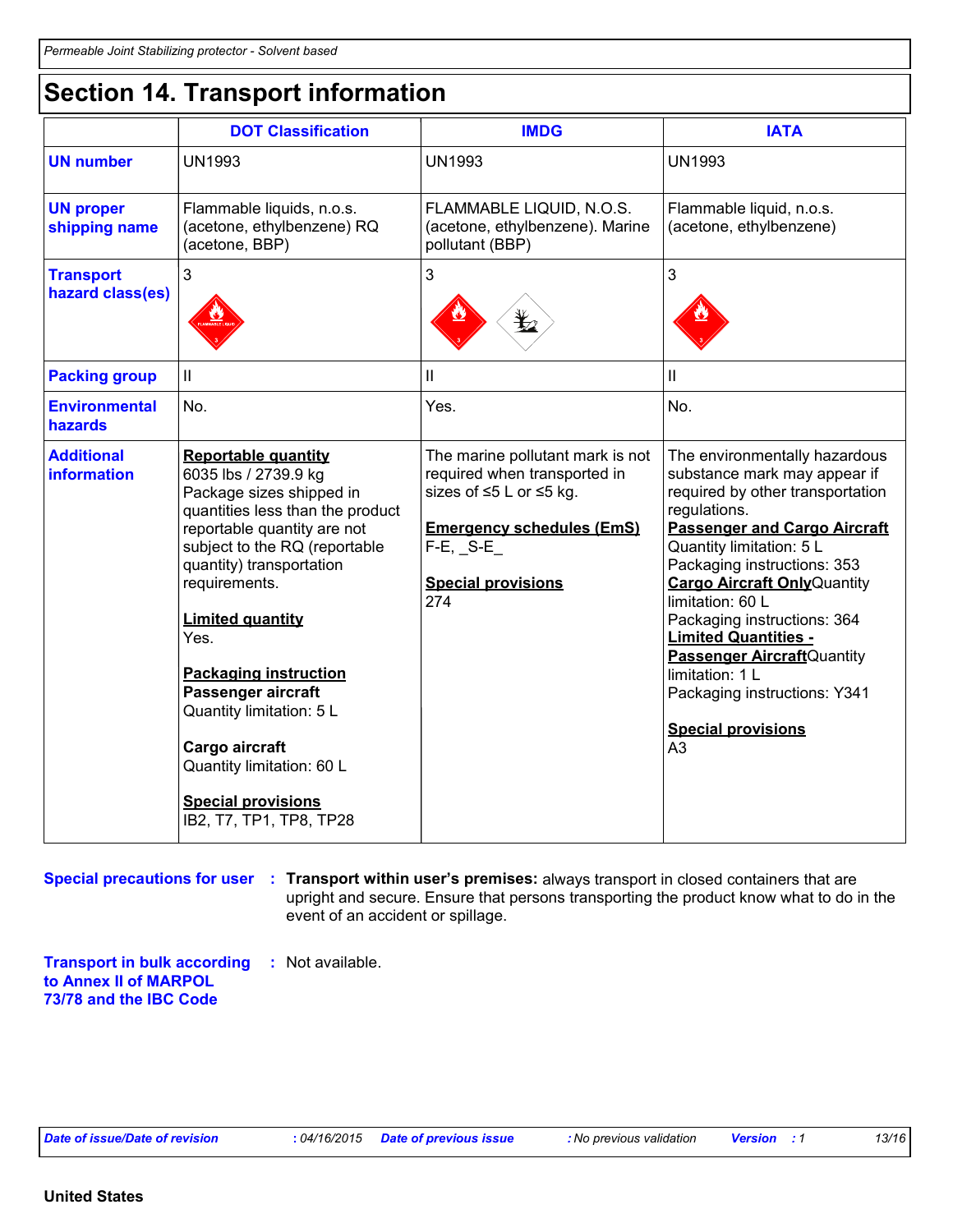# **Section 15. Regulatory information**

| <b>U.S. Federal regulations</b>                                                   | : United States inventory (TSCA 8b): All components are listed or exempted.           |
|-----------------------------------------------------------------------------------|---------------------------------------------------------------------------------------|
|                                                                                   | Clean Water Act (CWA) 307: ethylbenzene; BBP                                          |
|                                                                                   | Clean Water Act (CWA) 311: ethylbenzene                                               |
| <b>Clean Air Act Section 112</b><br>(b) Hazardous Air<br><b>Pollutants (HAPS)</b> | : Listed                                                                              |
| <b>Clean Air Act Section 602</b><br><b>Class I Substances</b>                     | : Not listed                                                                          |
| <b>Clean Air Act Section 602</b><br><b>Class II Substances</b>                    | : Not listed                                                                          |
| <b>DEA List I Chemicals</b><br>(Precursor Chemicals)                              | : Not listed                                                                          |
| <b>DEA List II Chemicals</b><br><b>(Essential Chemicals)</b>                      | : Listed                                                                              |
| <b>SARA 302/304</b>                                                               |                                                                                       |
| <b>Composition/information on ingredients</b>                                     |                                                                                       |
| No products were found.                                                           |                                                                                       |
| <b>SARA 304 RQ</b>                                                                | : Not applicable.                                                                     |
| <b>SARA 311/312</b>                                                               |                                                                                       |
| <b>Classification</b>                                                             | $:$ Fire hazard<br>Immediate (acute) health hazard<br>Delayed (chronic) health hazard |
| Composition information on inquadiante                                            |                                                                                       |

#### **Composition/information on ingredients**

| <b>Name</b>  | $\frac{9}{6}$ | <b>Fire</b> | <b>Sudden</b><br>hazard release of<br><b>pressure</b> | <b>Reactive</b> | <b>Immediate</b><br>(acute)<br>health<br>hazard | <b>Delayed</b><br>(chronic)<br>health<br>hazard |
|--------------|---------------|-------------|-------------------------------------------------------|-----------------|-------------------------------------------------|-------------------------------------------------|
| acetone      | 60-100        | Yes.        | No.                                                   | No.             | Yes.                                            | No.                                             |
| ethylbenzene | 1-5           | Yes.        | No.                                                   | No.             | Yes.                                            | Yes.                                            |
| <b>BBP</b>   | $0.1 - 1$     | No.         | No.                                                   | No.             | Yes.                                            | Yes.                                            |

#### **SARA 313**

|                                           | <b>Product name</b> | <b>CAS number</b> | $\frac{9}{6}$ |
|-------------------------------------------|---------------------|-------------------|---------------|
| <b>Form R - Reporting</b><br>requirements | ethylbenzene        | $100-41-4$        | $1 - 5$       |
| <b>Supplier notification</b>              | ethylbenzene        | $100-41-4$        | $1 - 5$       |

SARA 313 notifications must not be detached from the SDS and any copying and redistribution of the SDS shall include copying and redistribution of the notice attached to copies of the SDS subsequently redistributed.

#### **State regulations**

| <b>Massachusetts</b>           | : The following components are listed: ACETONE; ETHYL BENZENE                                           |
|--------------------------------|---------------------------------------------------------------------------------------------------------|
| <b>New York</b>                | : The following components are listed: Acetone; 2-Propanone; Ethylbenzene                               |
| <b>New Jersey</b>              | : The following components are listed: ACETONE; 2-PROPANONE; ETHYL BENZENE;<br>BENZENE, ETHYL-          |
| <b>Pennsylvania</b>            | : The following components are listed: 2-PROPANONE; BENZENE, ETHYL-                                     |
| Date of issue/Date of revision | <b>Date of previous issue</b><br>14/16<br>: No previous validation<br>:04/16/2015<br><b>Version</b> : 1 |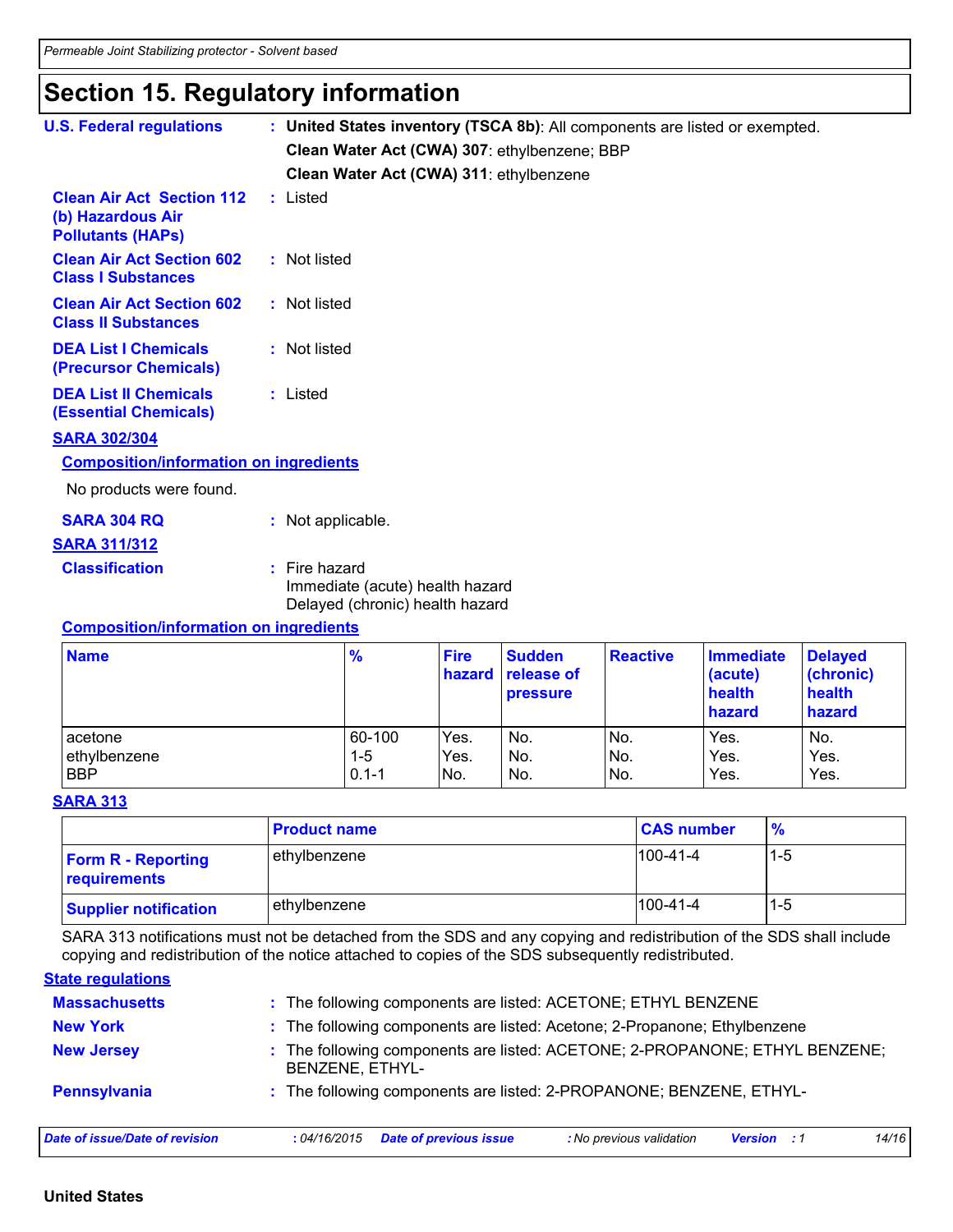# **Section 15. Regulatory information**

#### **California Prop. 65**

**WARNING:** This product contains a chemical known to the State of California to cause cancer.

**WARNING:** This product contains less than 1% of a chemical known to the State of California to cause birth defects or other reproductive harm.

| Ingredient name | <b>Cancer</b> | <b>Reproductive</b> | No significant risk<br>level                             | <b>Maximum</b><br>acceptable dosage<br><b>level</b> |
|-----------------|---------------|---------------------|----------------------------------------------------------|-----------------------------------------------------|
| ethylbenzene    | Yes.          | INo.                | 41 µg/day (ingestion)   No.<br>54 µg/day<br>(inhalation) |                                                     |
| <b>BBP</b>      | No.           | Yes.                | No.                                                      | $1200$ µg/day<br>(ingestion)                        |

### **Section 16. Other information**

**Hazardous Material Information System (U.S.A.)**



**Caution: HMIS® ratings are based on a 0-4 rating scale, with 0 representing minimal hazards or risks, and 4 representing significant hazards or risks Although HMIS® ratings are not required on SDSs under 29 CFR 1910. 1200, the preparer may choose to provide them. HMIS® ratings are to be used with a fully implemented HMIS® program. HMIS® is a registered mark of the National Paint & Coatings Association (NPCA). HMIS® materials may be purchased exclusively from J. J. Keller (800) 327-6868.**

**The customer is responsible for determining the PPE code for this material.**

**National Fire Protection Association (U.S.A.)**



**Reprinted with permission from NFPA 704-2001, Identification of the Hazards of Materials for Emergency Response Copyright ©1997, National Fire Protection Association, Quincy, MA 02269. This reprinted material is not the complete and official position of the National Fire Protection Association, on the referenced subject which is represented only by the standard in its entirety.**

**Copyright ©2001, National Fire Protection Association, Quincy, MA 02269. This warning system is intended to be interpreted and applied only by properly trained individuals to identify fire, health and reactivity hazards of chemicals. The user is referred to certain limited number of chemicals with recommended classifications in NFPA 49 and NFPA 325, which would be used as a guideline only. Whether the chemicals are classified by NFPA or not, anyone using the 704 systems to classify chemicals does so at their own risk.**

| <b>History</b>                        |                                              |                          |                    |       |
|---------------------------------------|----------------------------------------------|--------------------------|--------------------|-------|
| Date of issue/Date of<br>revision     | : 04/16/2015                                 |                          |                    |       |
| Date of previous issue                | : No previous validation                     |                          |                    |       |
| <b>Version</b>                        | $\pm$ 1                                      |                          |                    |       |
| <b>Prepared by</b>                    | $:$ IHS                                      |                          |                    |       |
| <b>Date of issue/Date of revision</b> | <b>Date of previous issue</b><br>:04/16/2015 | : No previous validation | <b>Version</b> : 1 | 15/16 |